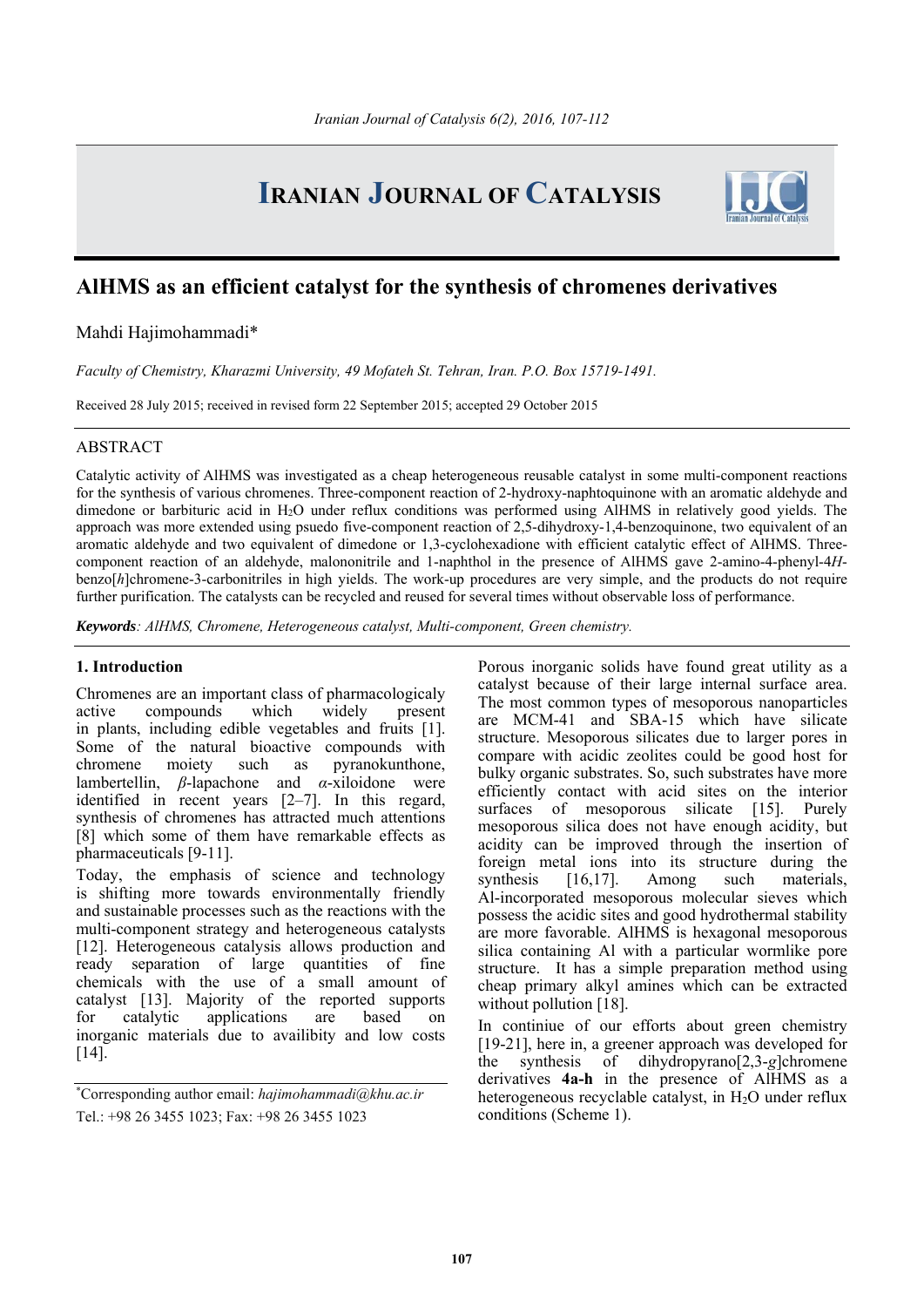

**Scheme 1.** Three-component reaction of 2-hydroxy-naphthoquinone (1), aromatic aldehydes,(2), and dimedone (3a) or barbituric acid (3b) in the presence of AlHMS as the catalyst

# **2. Experimental**

## *2.1. Material and Methods*

Melting points were measured on an Electrothermal 9100 apparatus and are uncorrected. IR spectra were recorded in KBr on a Shimadzu IR-470 spectrometer. <sup>1</sup>HNMR Spectra were recorded on a Bruker DRX-300 Avance spectrometer 250.13 MHz; for all NMR spectra data chemical shifts (δ scale) are reported in parts per million (ppm). The elemental analyses were performed with an Elementar Analysensysteme GmbH VarioEL. The chemicals used in this work were purchased from Merck and Fluka Chemical Companies.

# *2.2. Typical procedure for preparation of 3,3-dimethyl-12- phenyl- 3,4- dihydro- 1H- benzo[b]xanthene-1,6,11 (2H,12H)-trione (4a)*

To a magnetically stirred mixture of 2-hydroxynaphthoquinone (1, 1 mmol), dimedone (3a, 1 mmol) and AlHMS (0.04 g) in H2O (5 mL), benzaldehyde (2a, 1.1 mmol) was added at room temperature, and then the reaction mixture was refluxed for 4 hours. After completion of the reaction, solvent was removed under reduced pressure. Then, DMSO was added to the residue and solid catalyst was separated from the reaction mixture by filtration.

# *2.3. Typical procedure for preparation of 3,3,10,10 tetramethyl- 7,14- diphenyl-3, 4, 10, 11-tetrahydro chromeno [2,3-b] xanthene-1,6,8,13 (2H,7H,9H,14H) tetraone (6a)*

To a magnetically stirred mixture of 2,5-dihydroxy-1,4-benzoquinone (**5**) (1 mmol), dimedone (**3a**) (2 mmol) and AlHMS  $(0.04 \text{ g})$  in H<sub>2</sub>O  $(5 \text{ mL})$ , benzaldehyde (**2a**) (2.1 mmol) was added at room temperature, and then the reaction mixture was refluxed for 4 hours. After completion of the reaction, solvent was removed under reduced pressure. Then, DMSO was added to the residue and solid catalyst was separated from the reaction mixture by filtration.

# *2.4. Typical procedure for preparation of 2-amino-4 phenyl-4H-benzo[h]chromene-3-carbonitrile (8a)*

The mixture of benzaldehyde (1 mmol), malononitrile (1 mmol), 1-naphthol (1 mmol) and AlHMS (0.03 g) was taken in a 20 mL flask containing 5 mL H2O/EtOH (1:1) and stirred for the 15 min. The completion of the reaction was monitored by TLC. After completion of the reaction, solvent was removed under reduced pressure. Then, DMSO was added to the residue and solid catalyst was separated from the reaction mixture by filtration. Then, crystallization in DMSO afforded **8a** in 95% yield.

### *Selected spectral data*

### $(4a)$ :

Yellow powder (0.28 g, yield 72%). m.p.= 228-230°C. IR (KBr):  $\bar{v}$  = 3453, 3075, 2955, 2860, 1665, 1620, 1585, 1461, 1366 cm-1. 1 HNMR (250 MHz, DMSOd6): δ= 0.95 (3H, s, CH3), 1.07 (3H, s, CH3), 2.10-2.53 (4H, m, 2CH2), 4.89 (1H, s, CH), 7.02-8.11 (9H, m, H-Ar) ppm. Anal. Calcd for  $C_{25}H_{20}O_4$ : C 78.11; H 5.24. Found: C 78.09; H 5.19.

### *(6a):*

Orange powder (0.4 g, yield 71%). m.p.= 228-230°C. IR (KBr):  $\bar{v} = 3390, 2970, 2850, 1720, 1645, 1615$ cm<sup>-1</sup> .<sup>1</sup> HNMR (250 MHz, DMSO-d<sub>6</sub>): δ= 0.84 (6H, bs, 2CH3), 0.99 (6H, bs, 2CH3), 2.11 (4H, bs, 2CH2), 2.24 (4H, bs, 2CH2), 5.71 (H, s, CH), 6.04 (H, s, CH), 6.81- 7.18 (10H, m, H-Ar) ppm. Anal. Calcd for  $C_{36}H_{32}O_6$ : C 77.12; H 5.75. Found: C 77.09; H 5.71.

### **3. Results and Discussion**

AlHMS-20 [21] was synthesized with BET surface area 1289 m<sup>2</sup>/g, pore volume 2.1 cm<sup>3</sup>/g and total acidity 0.845 mmol NH3/g, and evaluated for the synthesis of dihydropyrano<sup>[2,3-g]chromenes via three-</sup> component reaction of 2-hydroxy-naphthoquinone (**1**), aromatic aldehydes **2** and dimedone (**3a**) or barbituric acid (**3b**).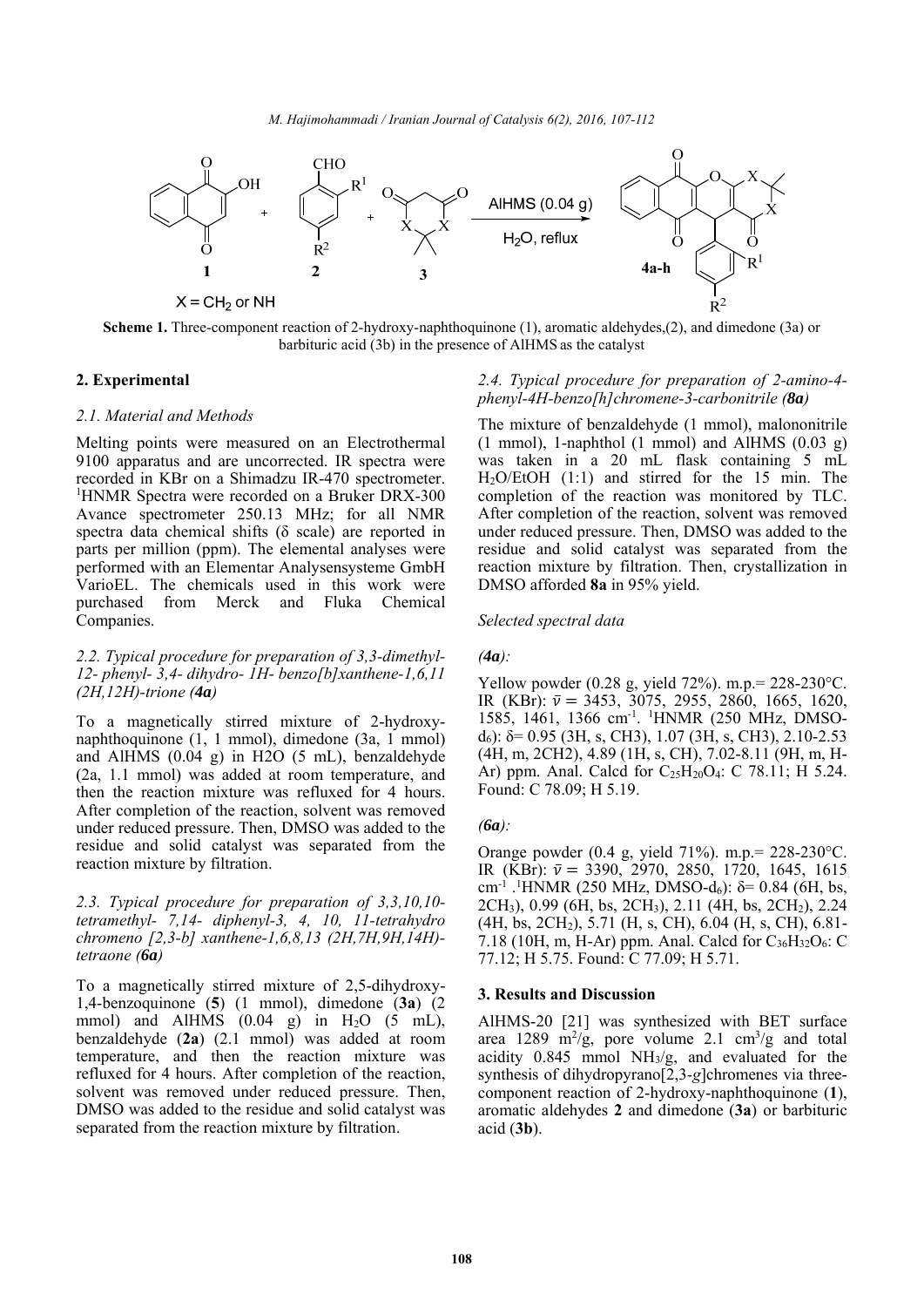At first, the reaction conditions was optimized for the reaction of 2-hydroxy-naphthoquinone (**1**) and benzaldehyde (**2a**) with dimedone (**3a**) in the presence of AlHMS. This reaction afforded 3,3-Dimethyl-12 phenyl- 3,4- dihydro- 1*H*- benzo[*b*]xanthene-1, 6, 11 (2*H*,12*H*)- trione (**4a**) as a yellow powder (Scheme 1). As can be seen from Table 1, 0.04 g of catalyst in  $H_2O$ as a green solvent was recognized as the optimized reaction conditions.

Treatment of 2-hydroxy-naphthoquinone (**1**) and various aromatic aldehydes **2** with dimedone (**3a**) or barbituric acid  $(3b)$  in the presence of AlHMS in  $H_2O$ at reflux conditions led to the formation of corresponding dihydropyrano[2,3-*g*]chromenes **4a-h**. (Table 2).

the reaction was examined using 2,5-dihydroxy-1,4 benzoquinone (**5**) instead of 2-hydroxy-naphthoquinone (**1**) with two equivalents of aldehydes **2** and two equivalents of dimedone (**3a**) or 1,3-cyclohexadione (**3b**) in the presence of AlHMS as a catalyst under the same reaction conditions (Scheme 2).

The reaction was proceeded efficiently as a psuedo five-component reaction to afford tetrahydro chromeno [2,3-*b*] xanthenes. Various derivatives of these compounds were obtained using a variety of aromatic aldehydes (Table 3).

|                | $\overline{\phantom{a}}$ | $\overline{\phantom{a}}$ |                |
|----------------|--------------------------|--------------------------|----------------|
| Entry          | Catalyst amount (g)      | Solvent                  | Yield $(\%)^b$ |
| л              | 0.02                     | H <sub>2</sub> O         | 51             |
| $\overline{2}$ | 0.03                     | H <sub>2</sub> O         | 59             |
| 3              | 0.04                     | $H_2O$                   | 72             |
| $\overline{4}$ | 0.05                     | H <sub>2</sub> O         | 72             |
| 5              | 0.04                     | $H2O/E$ tOH $(1:1)$      | 73             |
| 6              | 0.04                     | <b>EtOH</b>              | 75             |
| 7              | 0.04                     | MeOH                     | 68             |
| 8              | 0.04                     | CH <sub>3</sub> CN       | 74             |
| 9              | 0.04                     | PhCH <sub>3</sub>        | 21             |

**Table 1.** Effects of catalyst amount and solvent on the reaction yield<sup>a</sup>

a Reaction conditions: 2-hydroxy-naphthoquinone (**1**) (1.00 mmol), benzaldehyde (**2a**) (1.00 mmol), dimedone (**3a**) (1 mmol), solvent (5 mL), room temperature, 15 min. bIsolated yield.

Table 2. Structures, melting points and yields of the products 4a-h<sup>a</sup>.

| Entry          | Product No.    | m.p. $(^{\circ}C)$<br>Yield $(\frac{6}{6})^b$ |         |                       |
|----------------|----------------|-----------------------------------------------|---------|-----------------------|
|                |                |                                               | Found   | Reported <sup>c</sup> |
| 1              | 4a             | 72                                            | 228-230 | 228-230               |
| $\overline{2}$ | 4 <sub>b</sub> | 71                                            | 170-172 | 170-173               |
| 3              | 4c             | 69                                            | 225-227 | 223-225               |
| $\overline{4}$ | 4d             | 71                                            | 238-240 | 238-241               |
| 5              | 4e             | 72                                            | 237-239 | 237-239               |
| 6              | 4f             | 69                                            | 221-223 | 221-224               |
| 7              | 4g             | 73                                            | 198-200 | 198-200               |
| 8              | 4 <sub>h</sub> | 70                                            | 217-219 | 217-219               |

a Reaction conditions: 2-hydroxy-naphthoquinone (**1**, 1.00 mmol), aldehyde (**2**, 1.10 mmol), CH-acid (**3**, 1 mmol), H2O (5 mL), room temperature, 4 h.

**bIsolated** yield.

c All from ref. [8].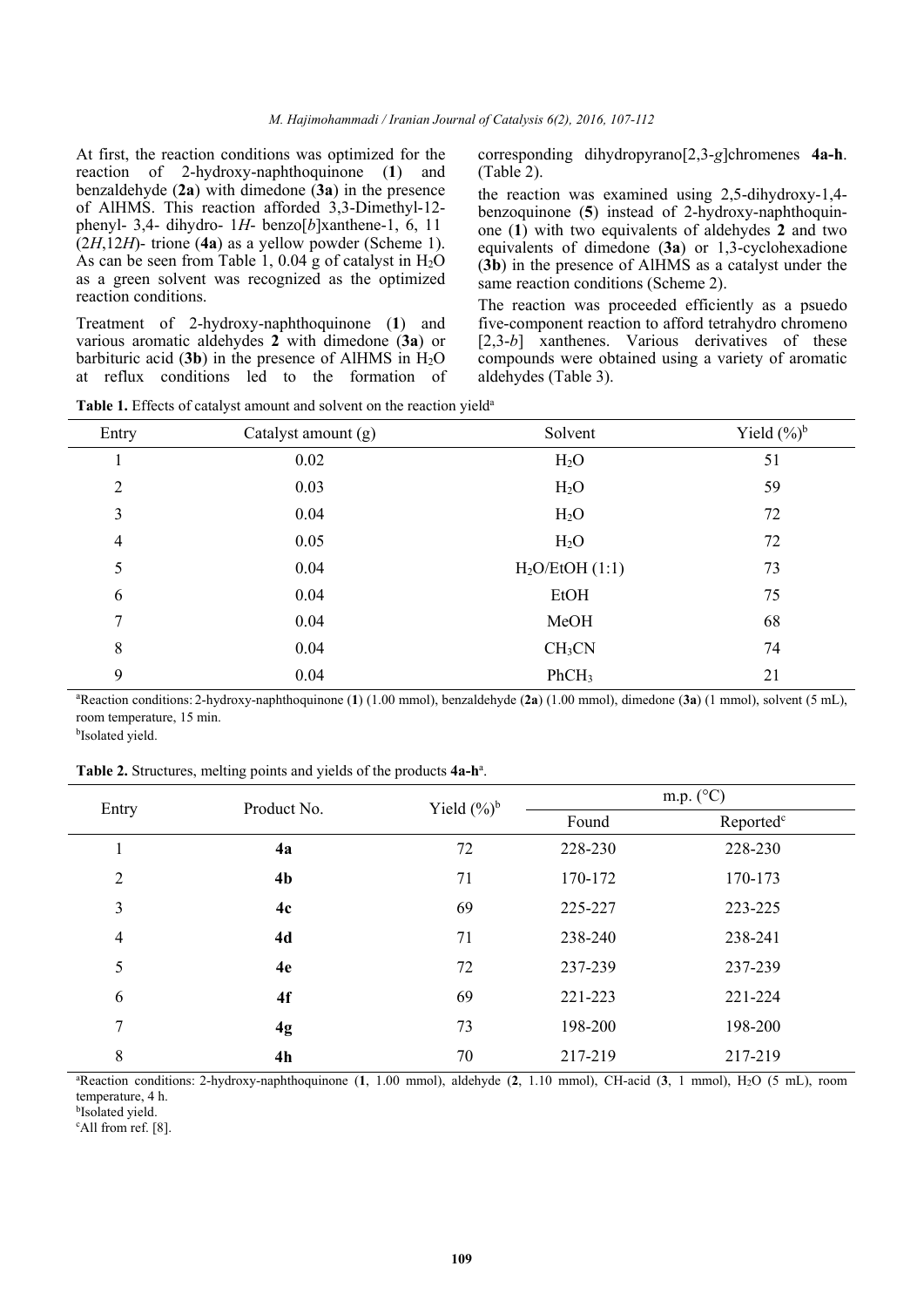

**Scheme 2.** Psuedo five-component reaction of compounds 6 in the presence of AlHMS as the catalyst.

| Table 3. Structures, melting points and yields of the products 6a-e <sup>a</sup> . |  |  |  |  |  |
|------------------------------------------------------------------------------------|--|--|--|--|--|
|------------------------------------------------------------------------------------|--|--|--|--|--|

|          | Product No. | Yield $(\%)^b$ | m.p. $(^{\circ}C)$ |                       |  |
|----------|-------------|----------------|--------------------|-----------------------|--|
| Entry    |             |                | Found              | Reported <sup>c</sup> |  |
|          | 6a          | 71             | 228-230            | 228-230               |  |
| $\gamma$ | 6b          | 65             | > 260              | > 260                 |  |
| 3        | 6c          | 67             | 189-191            | 188-191               |  |
| 4        | <b>6d</b>   | 70             | 262-264            | 261-263               |  |
|          | 6e          | 73             | > 290              | > 290                 |  |

a Reaction conditions: 2,5-dihydroxy-1,4-benzoquinone (**5**, 1.00 mmol), aldehyde (**2**, 2.10 mmol), CH-acid (**3**, 1 mmol), H2O (5 mL), room temperature, 4 h.

b Isolated yield.

c All from ref. [8].

For more evaluation of the catalyst activity of AlHMS, three-component reaction of an aldehyde, a malononitrile and a 1-naphtol was investigated (Scheme 3).

For optimization of the reaction conditions, the reaction of benzaldehyde, malononitrile and 1-naphtol was investigated as a model reaction. After screeninig a variety of conditions regarding catalyst amount and solvent, 0.03 g of the catalyst and H2O/EtOH as the solvent was found as the best reaction conditions (Table 4).

In order to investigate the scope and limitations of this reaction, a variety of different substituted benzaldehyde compounds were subjected to this reaction (Table 5). A variety of substituted benzaldehyde possessing a wide range of electrondonating functional group, and electron-withdrawing functional groups afforded the corresponding products in short reaction duration (15 min) with good yields.

Recyclability of the catalysts was examined too. For this reason, catalysts, which were recovered from the reaction of 2-hydroxy-naphthoquinone (**1**) and benzaldehyde (**2a**) with dimedone (**3a**) by filtration, washed with acetone  $(2 \times 5 \text{ mL})$  and dried in the oven (70°C, 6 h), were used again. This procedure was carried out for four times. Results of these successive reactions was 72, 71, 70 and 70 % respectively. It is clear that by successive use of the catalyst, no decrease in the reactivity or performance can be seen for AlHMS.

To assess the standing of the catalyst among other catalysts, comparative experiments were performed with four catalyst. The yield obtained using AlHMS as a catalyst (72%) is very high compared to silica (58%) and  $TiO<sub>2</sub>$  (32%), and is comparable with homogeneous catalysts such as *p*-toluenesulfonic acid  $(73%).$ 



**Scheme 3.** Three-component reaction of benzaldehyde, malononitrile and 1-naphthole with AlHMS as the catalyst.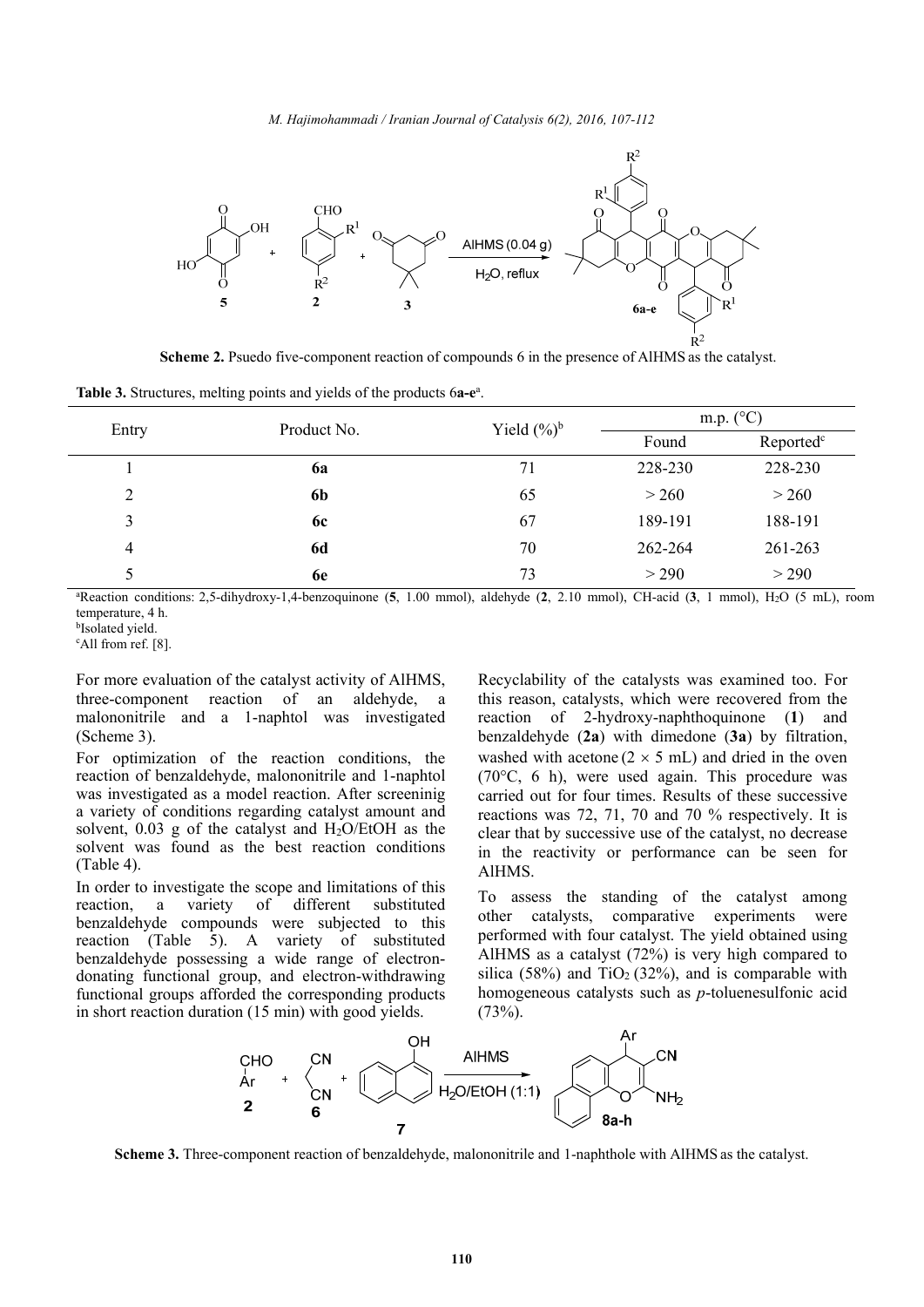|  | M. Hajimohammadi / Iranian Journal of Catalysis 6(2), 2016, 107-112 |  |  |  |
|--|---------------------------------------------------------------------|--|--|--|
|--|---------------------------------------------------------------------|--|--|--|

| Entry                                                                                                                                           | Catalyst amount $(g)$ | Solvent             | Yield $(\%)^b$ |  |  |
|-------------------------------------------------------------------------------------------------------------------------------------------------|-----------------------|---------------------|----------------|--|--|
|                                                                                                                                                 | 0.02                  | $H2O/E$ tOH $(1:1)$ | 83             |  |  |
| 2                                                                                                                                               | 0.03                  | $H2O/E$ tOH $(1:1)$ | 95             |  |  |
| 3                                                                                                                                               | 0.04                  | $H2O/E$ tOH $(1:1)$ | 95             |  |  |
| 4                                                                                                                                               | 0.03                  | $H_2O$              | 67             |  |  |
| 5                                                                                                                                               | 0.03                  | EtOH                | 95             |  |  |
| 6                                                                                                                                               | 0.03                  | MeOH                | 96             |  |  |
| 7                                                                                                                                               | 0.03                  | $CH_2Cl_2$          | 68             |  |  |
| 8                                                                                                                                               | 0.03                  | CH <sub>3</sub> CN  | 74             |  |  |
| 9                                                                                                                                               | 0.03                  | PhCH <sub>3</sub>   | 69             |  |  |
| <sup>a</sup> Reaction conditions: benzaldehyde (1a) (1.00 mmol), malononitrile (2) (1.00 mmol), 1-naphthole (3a) (1 mmol), solvent (5 mL), room |                       |                     |                |  |  |

Table 4. Effects of catalyst amount and solvent on the reaction yield<sup>a</sup>.

temperature, 15 min.

b Isolated yield.

Table 5. Synthesis of 2-amino-chromenes in the presence of AlHMS<sup>a</sup>.

|                |                          | Product No.    | Yield $(\%)^b$ |         | $\underline{m.p.}$ (°C) |  |
|----------------|--------------------------|----------------|----------------|---------|-------------------------|--|
| Entry          | Aldehyde 2               |                |                | Found   | Reported <sup>c</sup>   |  |
| $\mathbf 1$    | <b>CHO</b>               | <b>8a</b>      | 95             | 210-212 | 210-211                 |  |
| $\overline{2}$ | <b>CHO</b><br>$Me2N-$    | 8 <sub>b</sub> | 95             | 203-205 | 203-205                 |  |
| $\mathfrak{Z}$ | CHO<br>$O_2N^-$          | <b>8c</b>      | 96             | 231-234 | 231-234                 |  |
| $\overline{4}$ | CHO<br>MeO-              | <b>8d</b>      | 89             | 189-191 | 191                     |  |
| 5              | CHO<br>$HO-$             | <b>8e</b>      | 95             | 243-245 | 245                     |  |
| 6              | -CHO<br>$Cl-$            | 8f             | 92             | 231-232 | 231-232                 |  |
| $\overline{7}$ | <b>CI</b><br><b>CHO</b>  | 8g             | 88             | 236-238 | 236-237                 |  |
| 8              | -CHO<br>O <sub>2</sub> N | 8 <sub>h</sub> | 91             | 208-210 | 208-211                 |  |

a Reaction conditions: aldehyde **2** (1.00 mmol), malononitrile (**6**) (1.00 mmol), 1-naphthol (**7**) (1 mmol), AlHMS (0.03 g), H2O:EtOH (1:1) (5 mL), room temp., 15 min.

**bIsolated** yield.

c All from ref. [22].

Here, we tried to solve two problems which imposed cost and pollution: the problems of i) using the homogeneous catalyst such as separation and regeneration, and ii) the application of organic solvent. Successively, we overcome to these problems with using a heterogeneous catalyst in green solvents. The separation of AlHMS from the reaction medium was easily carried out by filtration. After drying, it was reused for subsequent reactions. Thus, this process could be interested for large-scale synthesis.